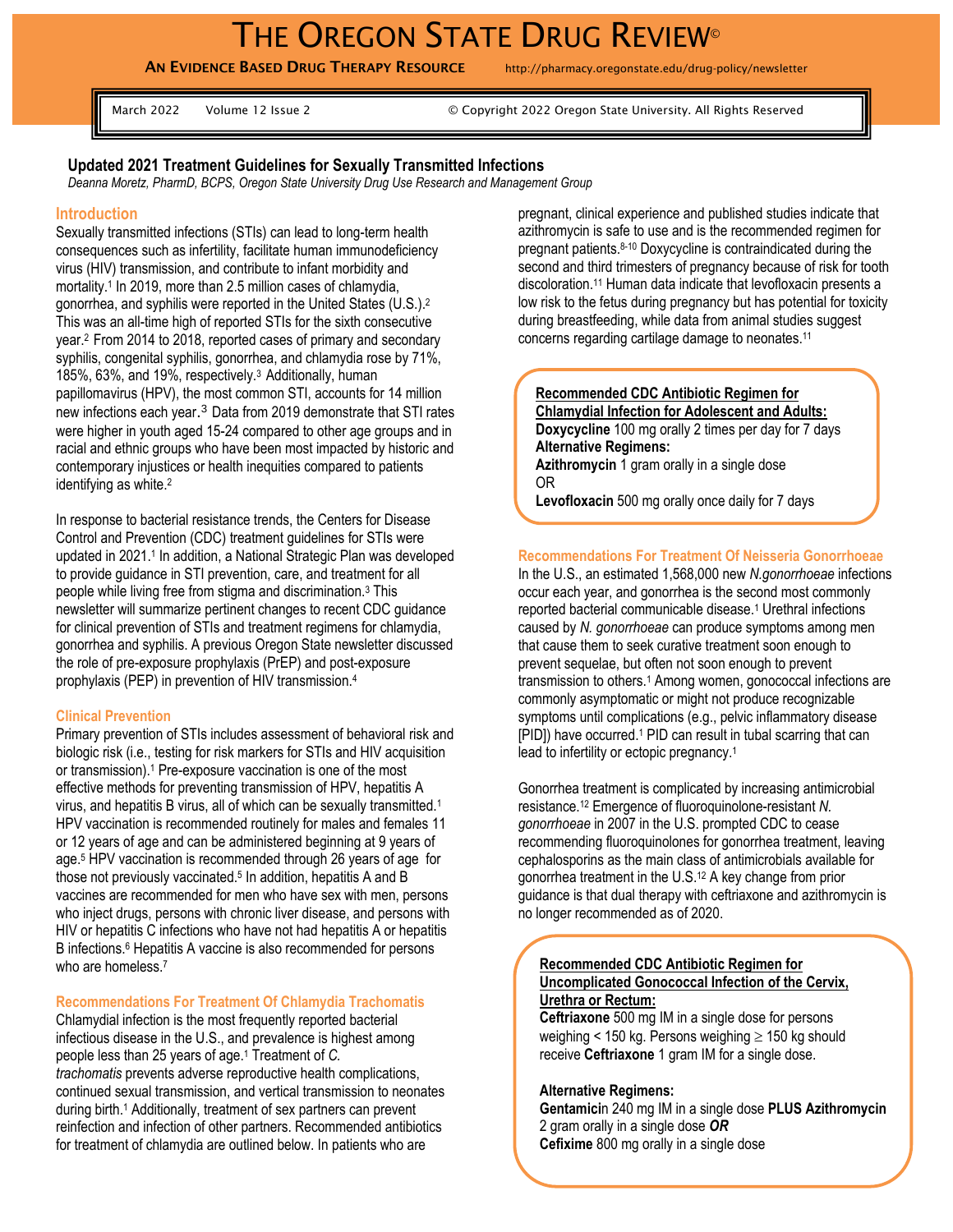# **Expedited Partner Therapy**

Expedited partner therapy (EPT) is a harm-reduction strategy and the clinical practice of treating the sex partners of persons with diagnosed chlamydia or gonorrhea, who are unable or unlikely to seek timely treatment, by providing medications or prescriptions to the patient as allowable by law.<sup>1</sup> Patients then provide partners with these therapies without the health care provider having examined the partner. Medical providers should routinely offer EPT to patients with chlamydia when the provider cannot ensure that all of a patient's sex partners from the previous 60 days will seek timely treatment.<sup>1</sup> If the patient has not had sex during the 60 days before diagnosis, providers should offer EPT for the patient's most recent sex partner.<sup>1</sup> In Oregon, the prescriber would follow [OAR 855-041-4005](https://urldefense.com/v3/__https:/secure.sos.state.or.us/oard/displayDivisionRules.action?selectedDivision=3975__;!!Mi0JBg!axmEp2qqZlclPuBsfGbTEcc7atYFJ9C1Fv0660VbEYBLqPMOJS5294ve4CwwoNQ$) and write multiple prescriptions: one Rx for the patient and one Rx for each unnamed partner(s) writing "EPT Partner" on each Rx. The partner would fill their own Rx, or the patient would have to have their partner's pharmacy coverage information to fill it for them.

Because EPT must be an oral regimen and current gonorrhea treatment involves a single intramuscular (IM) injection of ceftriaxone 500 mg, EPT for gonorrhea should be offered to partners unlikely to access timely evaluation after linkage is explored. <sup>1</sup> The partner may be treated with a single 800 mg dose of oral cefixime, if a chlamydia infection in the patient has been excluded.<sup>12</sup> If a chlamydia test result has not been documented, the partner may be treated with a single dose of oral cefixime 800 mg plus oral doxycycline 100 mg 2 times per day for 7 days.<sup>12</sup>

# **Syphilis Testing and Treatment Among Pregnant Women**

During 2012–2019, congenital syphilis rates in the U.S. increased from 8.4 to 48.5 cases per 100,000 births, a 477.4% increase.<sup>2</sup> Maternal risk factors for syphilis during pregnancy include sex with multiple partners, sex in conjunction with drug use or transactional sex, late entry to prenatal care (i.e., first visit during the second trimester or later) or no prenatal care, methamphetamine or heroin use, incarceration of the woman or her partner, and unstable housing or homelessness.<sup>1</sup> In the U.S., all pregnant women should be screened for syphilis at the first prenatal visit, even if they have been tested previously.<sup>13</sup> Testing in the third trimester and at delivery can help prevent congenital syphilis cases.<sup>14</sup> Pregnant women should be retested for syphilis at 28 weeks' gestation and at delivery if the mother lives in a community with high syphilis rates or is at risk for syphilis acquisition during pregnancy (e.g., having a substance use disorder, having an STI during pregnancy, having multiple sex partners, having a new sex partner, or having a sex partner with an STI).<sup>1</sup> Additionally, any woman who has a fetal death after 20 weeks' gestation should be tested for syphilis.<sup>1</sup>

Parenteral penicillin G is the only therapy with documented efficacy for syphilis during pregnancy and for treating patients in all stages of syphiilis.<sup>1</sup> Selection of the appropriate penicillin preparation is important because the bacteria that causes syphilis, *Treponema pallidum*, can reside in sequestered sites (e.g., the CNS and aqueous humor) that are poorly accessed by certain forms of penicillin. Combinations of benzathine penicillin, procaine penicillin, and oral penicillin preparations are not considered appropriate for syphilis treatment.<sup>1</sup> Reports have indicated that practitioners have inadvertently prescribed combination long- and short-acting

benzathine-procaine penicillin (Bicillin C-R) instead of the standard benzathine penicillin product (Bicillin L-A) recommended in the U.S. for treating primary, secondary, and latent syphilis.<sup>1</sup> A single dose of benzathine penicillin 2.4 million units IM is recommended for adults with primary and secondary syphilis.<sup>1</sup> Certain evidence indicates that additional therapy is beneficial for pregnant women to prevent congenital syphilis.<sup>15</sup> For pregnant women who have primary, secondary, or early latent syphilis, a second dose of benzathine penicillin G 2.4 million units IM can be administered 1 week after the initial dose.<sup>15</sup> Pregnant women with primary or secondary syphilis who are allergic to penicillin should be desensitized and treated with penicillin G.<sup>1</sup> Additional guidance for management of adults with latent, tertiary, or neurosyphilis, as well as syphilis in infants, children, and pregnancy can be accessed at the CDC website:

[https://www.cdc.gov/mmwr/volumes/70/rr/rr7004a1.htm.](https://www.cdc.gov/mmwr/volumes/70/rr/rr7004a1.htm)

**Recommended CDC Antibiotic Regimen for Adults with Primary and Secondary Syphilis: Benzathine Penicillin** 2.4 million units IM as a single dose

# **Conclusion**

Less than 20 years ago, gonorrhea rates in the U.S. were at historic lows, syphilis was close to elimination, and advances in chlamydia diagnostics made it easier to detect infections.<sup>2</sup> That progress has been lost, due in part to challenges to the U.S. public health system.<sup>2</sup> Organizations across the nation are partnering to prevent STIs by leveraging innovative approaches such as telehealth/telemedicine, developing partnerships with pharmacies and retail health clinics, and establishing STI express clinics to meet patients where they are with the testing and prevention services they urgently need.<sup>2</sup> As part of the clinical encounter, health care providers should routinely obtain sexual histories from their patients and address risk reduction and treatment regimens as recommended in the CDC guidance<sup>1</sup> and STI National Strategic Plan.<sup>3</sup>

*Peer Reviewed By: Holly Villamagna, MD, Clinical Educator, Division of Infectious Disease, Oregon Health and Science University*

## References:

- 1. Workowski KA, Bachmann LH, Chan PA, et al. Sexually Transmitted Infections Treatment Guidelines, 2021. MMWR Recomm Rep 2021;70(No. RR-4):1–187. <https://www.cdc.gov/mmwr/volumes/70/rr/rr7004a1.htm> Accessed February 1, 2022.
- 2. Centers for Disease Control and Prevention. Sexually Transmitted Disease Surveillance 2019. Atlanta GA: U.S. Department of Health and Human Services, 2021. [https://www.cdc.gov/std/statistics/2019/default.htm.](https://www.cdc.gov/std/statistics/2019/default.htm)  Accessed February 1, 2022.
- 3. U.S. Department of Health and Human Services. 2020. Sexually Transmitted Infections National Strategic Plan